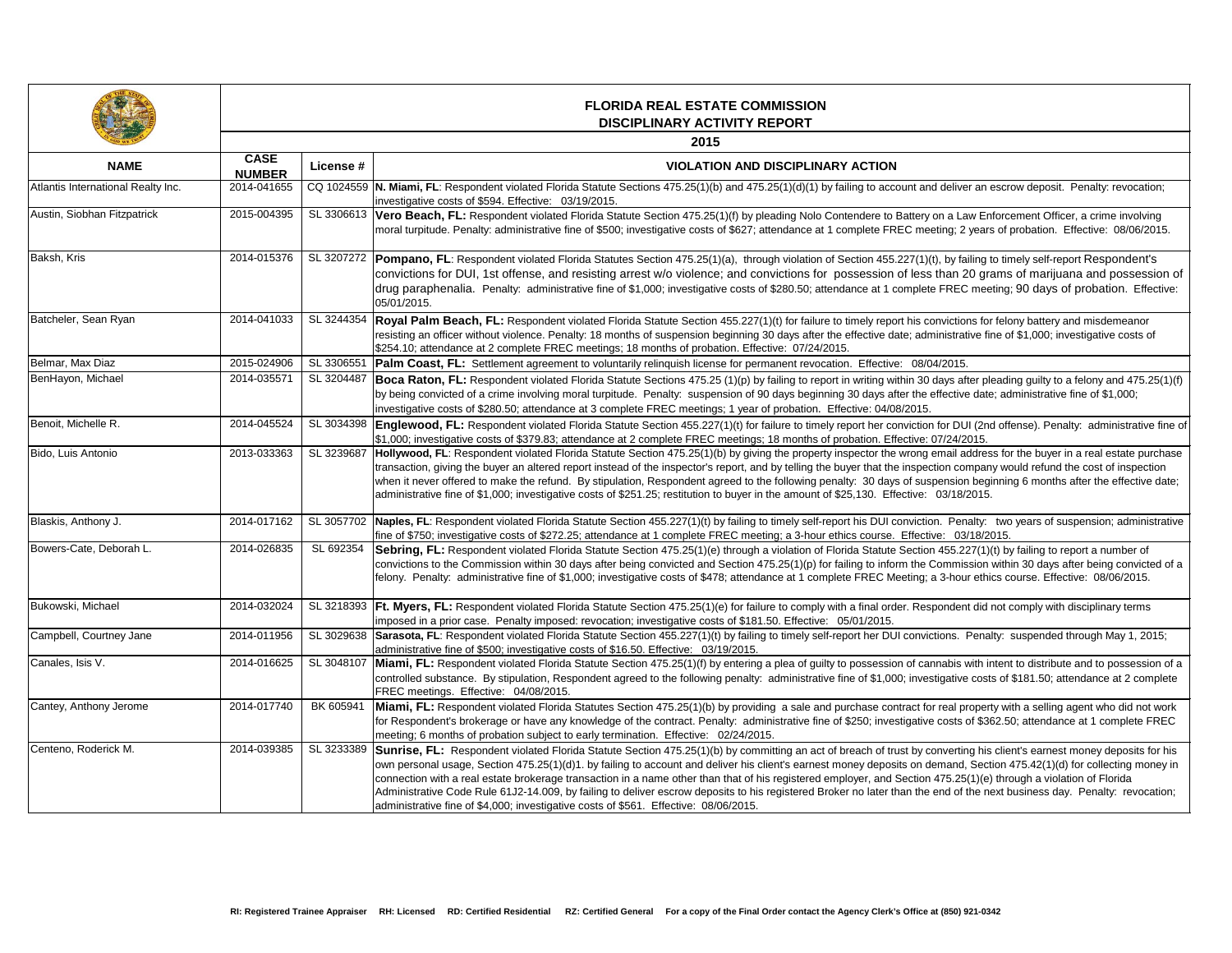Cole, Judith Belinda 2013-047407 BK 663564 **Hollywood, FL**: Respondent violated Florida Statute Sections 475.25(1)(d)1., 475.25(1)(k) and 475.25(1)(e) through a violation of Florida Administrative Code Rule 61J2 ntain the brokerage as an active registered stigative costs of \$881.10; a 4-hour escrow

he Department within the 30-day deadline. ce at 1 complete FREC meeting; 3 hours of

ction, control or management of her broker. dance at two complete FREC meetings; 6

David, Gina Lilu 2014-050743 SL 3161992 **Miami, FL:** Respondent violated Florida Statute Section 475.25(1)(e) through a violation of Florida Administrative Code Rules 61J2-10.025(1) and (2), by failing to not registered with the Commission.. By urse. Effective Date: 07/27/2015.

w deposits into an escrow account. By of education on escrow management.

epositing a buyer's deposits into a nonmanagement course; 12 months of : DATED 07/14/2014 WAS VACATED.

fraud, 475.24(1)(k) for failure to place oyer and without the express consent of the the consent of the employer to receive the client upon demand, and committed

alm Beach County, Florida. By stipulation,

esponent did not comply with disciplinary

fense of battery on an elderly person. obation. Effective: 04/08/2015.

Int when the licensee is a purchaser of real investigative costs of \$536.25. Effective:

money deposit. By stipulation, Respondent eting; a 3-hour ethics course. Effective:

kers license when she did not. By on. Effective: 05/01/2015.

enant that the property to be leased was in foreclosure process. By stipulations and following penalty as a stipulation penalty and  $28-$ 

spiracy to Commit Bank Fraud and Bank writing to the Department within 30 days.

ners for a piece of property to that property's owestigative costs of \$371.25; attendance

| Cole, Judith Belinda             | 2013-047407 | BK 663564  | Hollywood, FL: Respondent violated Florida Statute Sections 475.25(1)(d)1., 475.25(1)(k) and 475.25(1)(e) through a violatior<br>5.019 by failing to timely account and deliver funds owned to a title company, failing to keep funds in escrow and failing to mainta<br>corporation. Penalty: 30 days of suspension beginning 30 days after date of final order; administrative fine of \$2,500; investi<br>management course and a 28-hour reactivation course; 1 year of probation. Effective: 05/04/2015.                                                                                                                                                             |
|----------------------------------|-------------|------------|---------------------------------------------------------------------------------------------------------------------------------------------------------------------------------------------------------------------------------------------------------------------------------------------------------------------------------------------------------------------------------------------------------------------------------------------------------------------------------------------------------------------------------------------------------------------------------------------------------------------------------------------------------------------------|
| Connors, Christopher E.          | 2014-039741 |            | SL 3170285   Palm Coast, FL: Respondent violated Florida Statute Section 455.227(1)(t) by failing to report his nolo contendere pleas to the<br>By stipulation, Respondent agreed to the following penalty: administrative fine of \$750; investigative costs of \$16.50; attendance<br>ethics education; 12 months of probation. Effective: 07/24/2015.                                                                                                                                                                                                                                                                                                                  |
| Cruz, Carolina Susana            | 2014-026336 | SL 3255557 | Winter Garden, FL: Respondent violated Florida Statute Section 475.42(1)(b) by operating as a broker and not under the direction<br>Penalty: suspension for 6 months; administrative fine of \$1,000; investigative costs of \$338.25; a 3-hour core law course; attenda<br>months of probation subject to early termination. Effective: 03/19/2015.                                                                                                                                                                                                                                                                                                                      |
| David, Gina Lilu                 | 2014-050743 | SL 3161992 | Miami, FL: Respondent violated Florida Statute Section 475.25(1)(e) through a violation of Florida Administrative Code Rules 6<br>include the name of her registered brokerage within an advertisement and by listing a name within her advertisement which is no<br>stipulation, the Respondent agreed to the following penalty: investigative costs of \$247.50; a FREC approved 3-hour ethics cours                                                                                                                                                                                                                                                                    |
| De Lacour, Anne                  | 2014-028151 | BK 704741  | Vero Beach, FL: Respondent violated Florida Statute Section 475.25(1)(k) by failing to immediately place a two tenants' escrow<br>stipulation, Respondent agreed to the following penalty: administrative fine of \$250.00; investigative costs of \$379.50; 3 hours of<br>Effective: 02/24/2015.                                                                                                                                                                                                                                                                                                                                                                         |
| Dollar, Dean C.                  | 2013-037135 | BK 593354  | Lakeland, FL: Respondent violated Florida Statute 475.42(1)(e) and Rule 61J2-14.010(1), Florida Administrative Code by depo<br>escrow account. Penalty: administrative fine of \$1,500; costs of \$445.50; 4-hour escrow management course; 30-hour broker ma<br>probation. Effective: 07/23/2015. CASE WAS UNDER APPEAL; THIS WAS A RECONSIDERATION; PRIOR FINAL ORDER D                                                                                                                                                                                                                                                                                                 |
| Douze, Nicolas                   | 2014-022084 |            | SL 3210517  Lake Worth, FL: Respondent violated Florida Statute Sections 475.25(1)(d) for failure to account or deliver, 475.25(1)(b) for fi<br>funds received with his employer and 475.25(1)(d) for collecting money in a real estate transaction not in the name of the employ<br>employer. Licensee received wired money into his personal account from a client for a real estate transaction. He did not have th<br>these monies in his personal account, did not turn the funds over to his employer, did not account for, nor deliver the deposit to tl<br>fraud in the transaction. Penalty: revocation; investigative costs of \$584.10. Effective: 07/24/2015. |
| Drago, Arnold Peter              | 2015-007031 | BK 440825  | Daytona Beach, FL: Settlement agreement to voluntarily relinquish license for permanent revocation. Effective: 07/24/2015.                                                                                                                                                                                                                                                                                                                                                                                                                                                                                                                                                |
| Ekasala, Brian Steven            | 2014-032123 |            | SL 3271464 Lake Worth, FL: Respondent violated Florida Statute Section 475.25(1)(f) by pleading guilty to a crime of moral turpitude in Paln<br>Respondent agreed to the following penalty: administrative fine of \$250; investigative costs of \$85.80. Effective: 03/18/2015.                                                                                                                                                                                                                                                                                                                                                                                          |
| Fajeraizen a/k/a Lam, Paulina O. | 2013-047132 | SL 3169193 | Royal Palm Beach, FL: Respondent violated Florida Statute Section 475.25(1)(e) for failure to comply with a final order. Res<br>terms imposed in a prior case. Penalty imposed: revocation; investigative costs of \$198.00. Effective: 05/01/2015.                                                                                                                                                                                                                                                                                                                                                                                                                       |
| Farabaugh II, Michael James      | 2014-034741 |            | SL 3261808   Palm City, FL: Respondent violated Florida Statute Section 475.25(1)(f) by receiving a withheld adjudication for the felony offer<br>Penalty: administrative fine of \$1,000; investigative costs of \$82.50; attendance at 3 complete FREC meetings; 6 months of prob                                                                                                                                                                                                                                                                                                                                                                                       |
| Franza, David                    | 2013-047174 |            | SL 3254154   Ft. Lauderdale, FL: Respondent violated Florida Statute Section 475.25(1)(d)2 by failing to deposit money in an escrow account<br>estate under a contract and the contract requires the purchaser to place a deposit in an escrow account. Penalty: revocation; in<br>03/15/2015.                                                                                                                                                                                                                                                                                                                                                                            |
| French, Robert Sherwin           | 2014-043768 | SL 3039872 | <b>Rockledge, FL:</b> Settlement agreement to voluntarily relinquish license for permanent revocation. Effective: 07/24/2015.                                                                                                                                                                                                                                                                                                                                                                                                                                                                                                                                             |
| Friedman Perez, Donna L.         | 2014-028228 | BL 515535  | Hollywood Beach, FL: Respondent violated Florida Statute Section 475.25(1)(d) by failing to account and deliver an earnest mo<br>agreed to the following penalty: administrative fine of \$500; investigative costs of \$49.50; attendance at 1 complete FREC meetir<br>03/19/2015.                                                                                                                                                                                                                                                                                                                                                                                       |
| Gallegos, Luigi                  | 2014-017722 | SL 572662  | Miami, FL: Settlement agreement to voluntarily relinquish license for permanent revocation. Effective Date: 2/24/2015.                                                                                                                                                                                                                                                                                                                                                                                                                                                                                                                                                    |
| Galsky, Valerie Rita             | 2014-018229 |            | BK 3241542 Hollywood, FL: Respondent violated Florida Statute Section 475.25(1)(c) by intimating in her advertising that she had a broker<br>stipulation, Respondent agreed to the following penalty: administrative fine of \$750; costs of \$16.50; 3 hours of ethics education                                                                                                                                                                                                                                                                                                                                                                                         |
| Garcia, Carmen                   | 2014-030246 | SL 191621  | Tampa, FL: Respondent violated Florida Statute Section 475.25(1)(b) by facilitating a lease agreement without informing a tena<br>foreclosure proceedings. By stipulation, Respondent agreed to the following penalty: administrative fine of \$750; investigative cos<br>hour reactivation course. Effective: 08/06/2015                                                                                                                                                                                                                                                                                                                                                 |
| Garland, Vickie F.               | 2014-030489 |            | SL 3037613  Delray Beach, FL: Respondent violated Florida Statute Sections 475.25(1)(f) and 475.25(1)(p) by being found guilty of Conspi<br>Fraud, crimes which directly relates to the activities of a licensed sales associate and failing to timely report her convictions in writion<br>Penalty: revocation. Effective: 07/24/2015.                                                                                                                                                                                                                                                                                                                                   |
| Gerlich, Waldemar A.             | 2014-025412 | SL 3131799 | Cape Coral, FL: Respondent violated Florida Statute Section 475.25(1)(b) by failing to return the keys and garage door opene<br>owner. Penalty: 60-day suspension beginning 30 days after the effective date of the final order; administrative fine of \$1,000; inve<br>one complete FREC meeting; a 3-hour ethics course; 1 year of probation. Effective: 08/06/2015                                                                                                                                                                                                                                                                                                    |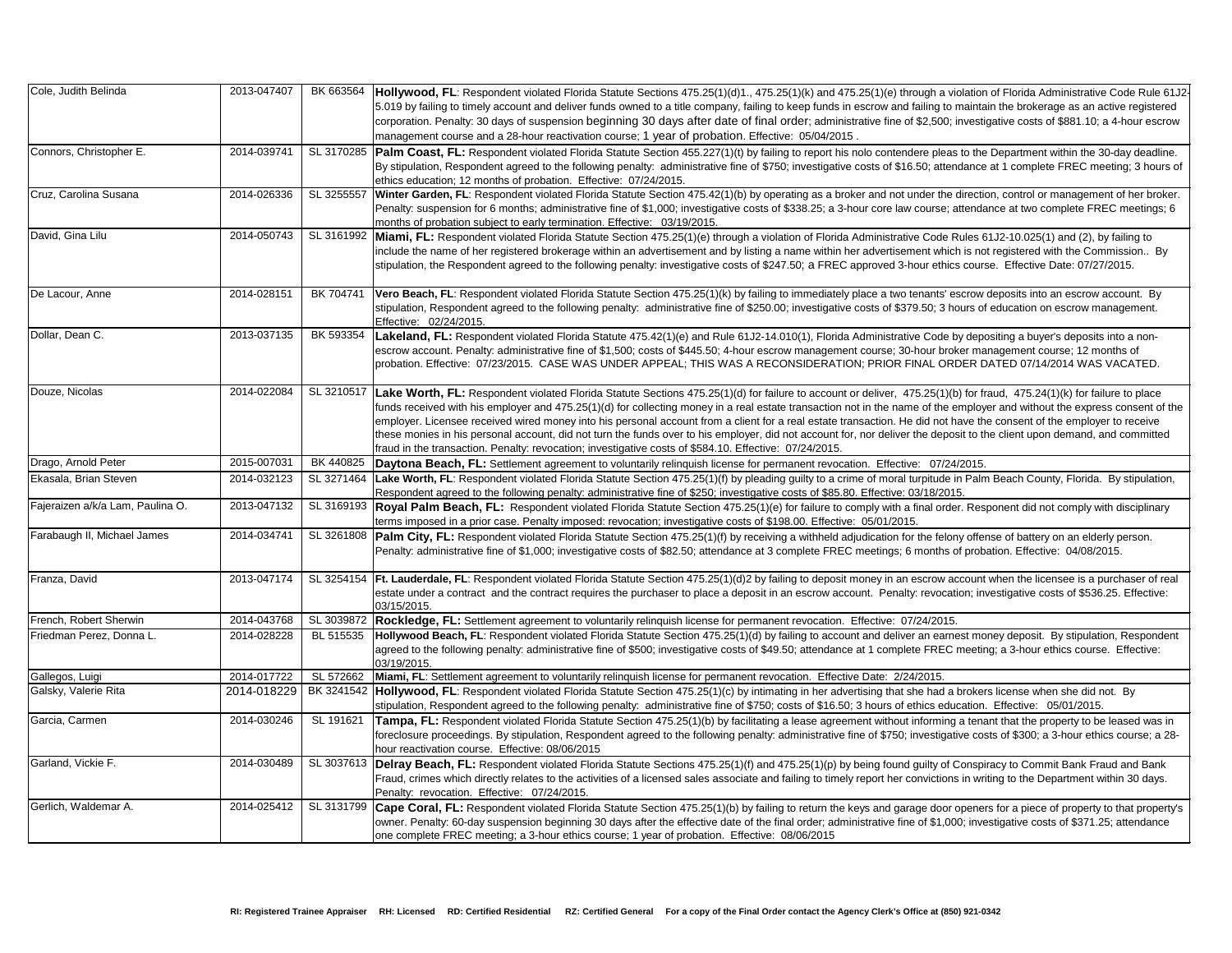connection with health care benefits and ; investigative costs of \$297; 28 hours of

ling to report two criminal actions (nolo n 30 days. By stipulation, Respondent

**Indials** Equipment Michelle 2014-008: Responding Findian Statute Statute Statute Statute Statute Statute Statute S rative fine of \$500; investigative costs of

w account. Penalty: administrative fine of<br>ive: 08/06/2015.

ach of trust by allowing an individual on, the Respondent agreed to the following ndance at 1 complete FREC meeting.

turpitude. Respondent also violated Florida of \$327.03 Effective: 03/18/2015.

uana for Sale (More than 2 pounds). urse; 6 months of probation. Effective:

ms for a sales contract. Penalty: tive: 02/25/2015.

ation of Florida Administrative Rule 61J2ntain an active registered corporation.

re to Organized Scheme to Defraud > oort her conviction in writing to the

statement within the jurisdiction of the e of \$1,000; investigative costs of \$307.23;

early termination was granted. Effective: CH WAS GRANTED.

cense revoked by the real estate licensing completion of a 3-hour ethics course;

m into her business operating account,

deposit. By stipulation, Respondent agreed a 3-hour ethics course; 3 months of

count of aggravated assault with a deadly ctive: 03/19/2015.

y self report a plea of nolo contender to the e of \$1,000; investigative costs of \$338.58;

wegth years of suspension beginning 30 days years of probation. Effective: 07/24/2015.

| Giacalone Hewson, Maria Ann                               | 2014-014457 | SL 3266139 | <b>Cape Coral, FL:</b> Respondent violated Florida Statute Section 475.25(1)(f) by entering a plea of guilty to false statements in connection with h<br>preparation of a false federal income tax return. Penalty: suspension for 18 months beginning 30 days after the effective date; investigative co<br>reactivation education. Effective: 04/08/2015.                                                                                                                                   |
|-----------------------------------------------------------|-------------|------------|-----------------------------------------------------------------------------------------------------------------------------------------------------------------------------------------------------------------------------------------------------------------------------------------------------------------------------------------------------------------------------------------------------------------------------------------------------------------------------------------------|
| Graham, Barry J. PA                                       | 2015-017797 | SL 694127  | Cape Coral, FL: Settlement agreement to voluntarily relinquish license for permanent revocation. Effective: 08/04/2015.                                                                                                                                                                                                                                                                                                                                                                       |
| Haislip, Anita a/k/a Anita L. Saunders                    | 2014-007639 |            | SL 3084865 Miami, FL: Respondent violated Florida Statute Section 475.25(1)(e), through a violation of Florida Statute 455.227(1)(t) by failing to report two<br>contendere plea to domestic violence battery in Duval County, Florida and DUI conviction in Miami-Dade County, Florida) within 30 days. By s<br>agreed to the following penalty: administrative fine of \$250; investigative costs of \$33. Effective: 03/18/2015.                                                           |
| Hansen, Christine Michelle                                | 2014-007363 | SL 3281781 | Indialantic, FL: Respondent violated Florida Statute Section 475.42(1)(d) by collecting money, not in the name of her employer, in connection<br>transaction, without the express consent of her employer. By stipulation, Respondent agreed to the following penalty: administrative fine of \$50<br>\$231; a 3-hour ethics course; attendance at 1 complete FREC meeting. Effective: 03/19/2015.                                                                                            |
| Harding, Jr., Ridley                                      | 2014-024843 |            | BK 3256664 Coral Springs, FL: Respondent violated Florida Statute Section 475.25(1)(k) by failing to place rent payments into an escrow account. Pena<br>\$500; investigative costs of \$500; attendance at 1 complete FREC meeting; a 3-hour ethics course; 1 year of probation. Effective: 08/06/2015.                                                                                                                                                                                      |
| Hayunga, Marcedes D.                                      | 2014-034496 |            | SL 3237320 <b>Orlando, FL:</b> Respondent violated Florida Statute Section 475.25(1)(b) by committing an act of culpable negligence and breach of trust by a<br>unknown to the owners of her property listing to reside in the owners' property without their knowledge or consent. By Stipulation, the Respond<br>penalty: 30-day license suspension; administrative fine of \$1,000; investigative costs of \$841.50; a 3-hour ethics course; attendance at 1 com<br>Effective: 08/06/2015. |
| Hionas, Bill J.                                           | 2014-028409 |            | SL 3115308 Miami Beach, FL: Respondent violated Florida Statute Section 475.25(1)(f) by pleading guilty to bank fraud, a crime of moral turpitude. Respone<br>Statute Section 455.227(1)(t) by failing to timely notify the Department of his guilty plea. Penalty: revocation; investigative costs of \$327.03 Eff                                                                                                                                                                           |
| Huntley, Judith Vitale                                    | 2014-026965 |            | SL 3162896 Naples, FL: Respondent violated Florida Statute Section 475.25(1)(f)by pleading guilty to Attempted Transporatation of Marijuana for Sale (M<br>Penalty: administrative fine of \$500; investigative costs of \$159; attendance at 1 complete FREC meeting; a 3-hour ethics course; 6 months c<br>08/04/2015.                                                                                                                                                                      |
| Hyler, Marily De Assis                                    | 2014-022155 |            | SL 3245355 Margate, FL: Respondent violated Florida Statute Section 475.25(1)(r) by failure to provide property description, price and terms for a sales contained Statute 3.<br>administrative fine of \$250; investigative costs of \$726; attendance at 1 complete FREC meeting; 6 months of probation. Effective: 02/25/2015                                                                                                                                                              |
| J.C. Enterprises Group Inc.                               | 2013-047410 |            | CQ 1042078   Miami Lakes, FL: Respondent violated Florida Statute Sections 475.25(1)(d)1., 475.25(1)(k) and 475.25(1)(e) through a violation of Florida /<br>5.019 by failing to timely account and deliver funds owned to a title company, failing to keep funds in escrow and failing to maintain an active r<br>Penalty: administrative fine of \$500. Effective: 05/04/2015.                                                                                                              |
| Kasper, Linda Barlan                                      | 2015-004549 | SL 657006  | Flagler Beach, FL: Respondent violated Florida Statute Sections 475.25 (1)(f) and 475.25(1)(p) by pleading nolo contendere to Organized<br>\$20,000, a felony of second degree, which directly related to the activities of a licensed sales associate and failing to timely report her convictic<br>Department within 30 days. Penalty: revocation. Effective: 07/24/2015.                                                                                                                   |
| Kiehl, Daniel B.                                          | 2014-033570 |            | SL 3127092 Mulberry, FL: Respondent violated Florida Statute Sections 475.25(1)(f) and 475.25(1)(p) by pleading guilty to making a false statement withir<br>executive branch of the United States and failing to timely report his plea. Penalty: suspension for 6 months; administrative fine of \$1,000; inve<br>attendance at 3 complete FREC meetings. Effective: 03/19/2015.                                                                                                            |
| Lampert, Fred William III                                 | 2012-035771 |            | SL 3104090   Hernando Beach, FL: Respondent's Request for early termination was heard by FREC on 06/16/2015, and probation with early termination<br>07/24/2015. THE ORIGINAL ORDER WAS DATED 2/2014, AND HE PETITIONED FOR EARLY TERMINATION HERE WHICH WAS GRAN'                                                                                                                                                                                                                            |
| Landon, Carolyn Yvonne                                    | 2012-024463 |            | SL 3230432 Anthem, AZ: Respondent violated Florida Statute Section 475.25 (1)(g) by having her Hawaii Real Estate Sales Associate's license revoked b<br>agency of the State of Hawaii. Penalty: suspension for 2 years; administrative fine of \$1,000; investigative costs of \$465.30; completion of a 3<br>probation until Respondent completes ethics course requirement. Effective: 2/24/2015.                                                                                          |
| Livingston, Beverly Suzzan                                | 2015-004941 |            | BK 3012104 Margate, FL: Respondent violated Florida Statute Section 475.25(1)(k) by accepting four escrow checks and depositing them into her busine<br>Sections 475.25(1)(e) and 475.5015 by failing to keep and make brokerage records available to the Department. Penalty: revocation.                                                                                                                                                                                                    |
| Loesch, Dolores                                           | 2014-020725 | BK 444054  | <b>Boca Raton, FL:</b> Settlement agreement to voluntarily relinquish license for permanent revocation. Effective: 08/04/2015.                                                                                                                                                                                                                                                                                                                                                                |
| Mancur, Lindsey Nicole a/k/a<br>Fernandez, Lindsey Nicole | 2014-032431 |            | SL 3234999  Hollywood, FL: Respondent violated Florida Statute Section 475.25(1)(d) by failing to account and deliver an earnest money deposit. By stipu<br>to the following penalty: administrative fine of \$250.00; investigative costs of \$49.50; attendance at 1 complete FREC meeting; a 3-hour ethics<br>probation. Effective: 03/19/2015.                                                                                                                                            |
| Marcelin, Lesly                                           | 2014-044846 | SL 3191866 | Orlando, FL: Respondent violated Florida Statute Sections 475.25(1)(f) and 455.227(1)(t) by pleading nolo contendere to one count of aggrava<br>weapon and battery (domestic violence). Penalty: revocation; administrative fine of \$500; investigative costs of \$412.50. Effective: 03/19/201                                                                                                                                                                                              |
| Mathis, Scott Douglas                                     | 2014-037169 |            | SL 3148502 Ocoee, FL: Respondent neither admits nor denies he violated Florida Statute Section 455.227(1)(t) by allegedly failing to timely self report a pl<br>felony charge of DUI with serious personal injury. By stipulation, Respondent agreed to the following penalty: administrative fine of \$1,000; inve<br>attendance at 2 complete FREC meetings; 1 year probation with no early termination. Effective: 02/25/2015.                                                             |
| McQueen, Carl Robert Jr.                                  | 2014-041235 |            | BK 3237605 Jacksonville, FL: Respondent violated Florida Statute Section 475.25(1)(f) by being found guilty of felony battery. Penalty: 2 years of susper<br>after the effective date; administrative fine of \$1,000; investigative costs of \$399; attendance at 3 complete FREC meetings; 2 years of probati                                                                                                                                                                               |
| Moonlight Properties Inc.                                 | 2014-038503 |            | CQ 1030398  Ft. Myers Beach, FL: Settlement agreement to voluntarily relinquish license for permanent revocation. Effective: 04/08/2015.                                                                                                                                                                                                                                                                                                                                                      |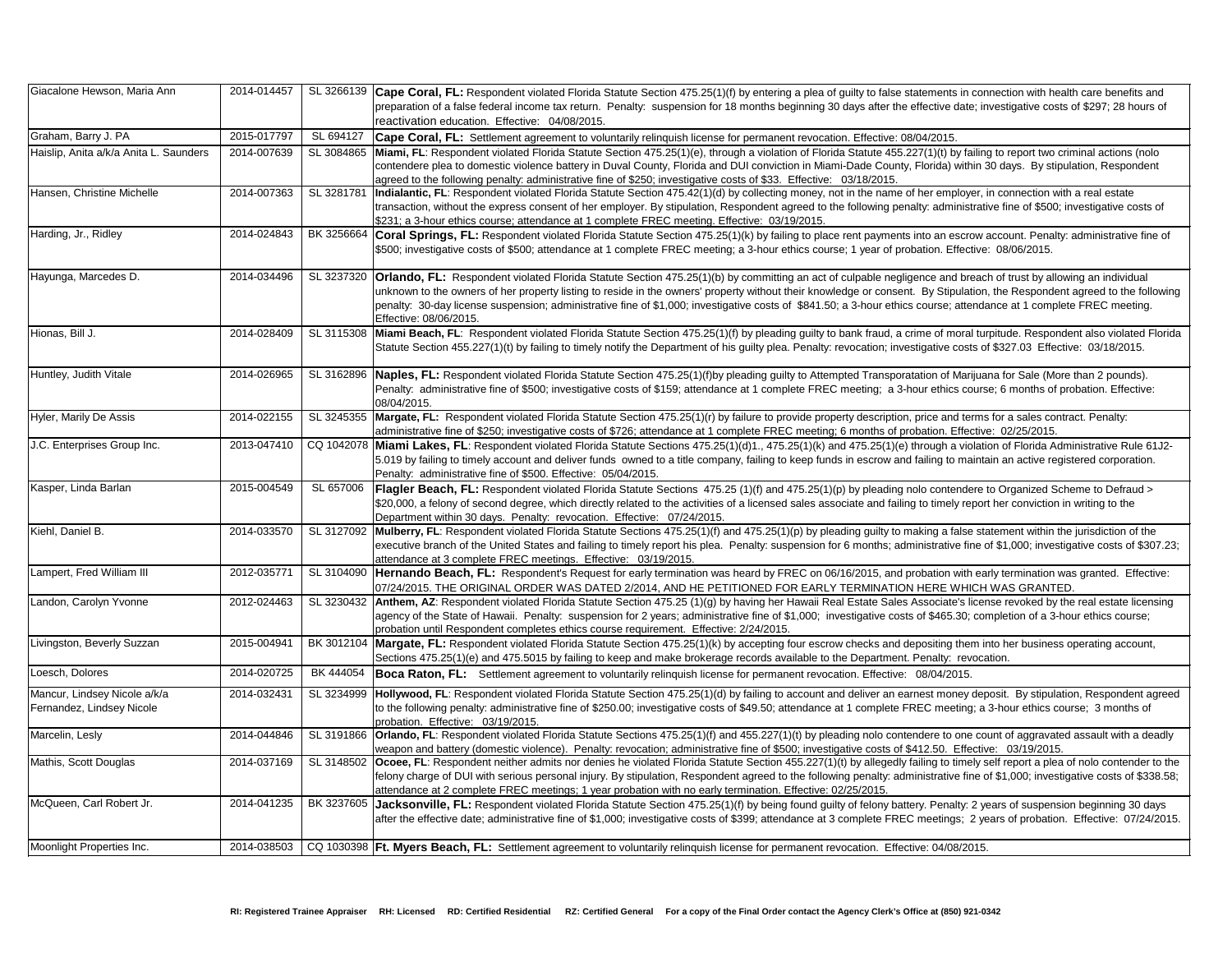row audit inspection and failing to make her perating as the qualifying broker of a C meetings; 10 years of probation, during s. Effective: 04/09/2015.

an specified in his independent contractor d to various title companies. By stipulation, Respondent ages to the fine of the fine of the fine of the fine of \$2015.

to fleeing and eluding a police officer. By ce at 1 complete FREC meeting; 3 hours of

or fraudulent or dishonest dealing. Penalty:

ay the buyer \$3,000 of his commission and dministrative fine of \$1,500; investigative

iviites of a licensed broker or sales e submitted mortage applications with

ar in an advertisement for the sale of of probation. Effective: 05/01/2015.

e license and by operating as a sales t and failing to place a deposit with his register; Section 475.42 for collection of Rule 61J2-10.038, Florida Rule 61J2-14.009, Florida Administrative strative fine of \$1,000; investigative costs of

erties on his website as his own properties ninistrative fine of \$500; investigative costs

nd Florida Administrative Code Rule 61J2o review brokerage accounting practices to corrective actions were taken when a trative fine of \$1000; investigative costs of ourse, at least a 3 hour ethics course, and 3

**The Alisa Statute Statute Statute State State** Section 315.25 (non-agreement. By stipulation, Respondent.

account and deliver an escrow deposit and

**Belton Bonita Statute Statute Statute Statute Section Filter Statute Section 475.25 Funder needed the buyer's signature on an** te FREC meetings; 6 months of probation

**Solattery** Suames Francis II 2015<br>In Bull (2nd Offense). Penalty imposed: \$320 10. Effective: 05/01/2015.

Burian Penalty: investigative costs of \$486.75.

| Neeley, Rebekah Carter     | 2014-005636 | BK 3229444              | <b>Clermont, FL</b> : Respondent violated Florida Statute Sections 475.5015 by failing to be present for a scheduled office and escrow a<br>brokerage's escrow accounts available to the Department, 475.25(1)(e) and Florida Administrative Code Rule 61J2-5.019 by operat<br>corporation that did not hold a current and active license. Penalty: investigative costs of \$660; attendance at 2 complete FREC me<br>which Respondent is to manage no agents, maintain no escrow accounts, and is not to manage rental properties. Eff                                                                                                                                                                                                                                                              |
|----------------------------|-------------|-------------------------|------------------------------------------------------------------------------------------------------------------------------------------------------------------------------------------------------------------------------------------------------------------------------------------------------------------------------------------------------------------------------------------------------------------------------------------------------------------------------------------------------------------------------------------------------------------------------------------------------------------------------------------------------------------------------------------------------------------------------------------------------------------------------------------------------|
| Newell, Michael James      | 2014-005109 |                         | SL 3237060 Royal Palm Beach, FL: Respondent violated Florida Statute Section 475.42(1)(d) by accepting larger commissions than s<br>agreement with his brokerage. His supervising broker directed the oversize commissions in writing on company letterhead to v<br>Respondent agreed to the following penalty: administrative fine of \$1,000; investigative costs of \$204.60; a 3-hour ethics course. Et                                                                                                                                                                                                                                                                                                                                                                                          |
| Oakley, Pam M.             | 2013-046178 |                         | BK 3055562 Canton, GA: Settlement agreement to voluntarily relinquish license for permanent revocation. Effective: 03/19/2015.                                                                                                                                                                                                                                                                                                                                                                                                                                                                                                                                                                                                                                                                       |
| Olivella, Yunieth          | 2014-036258 | SL 3244992              | Miami, FL: Respondent violated Florida Statute Section 455.227(1)(t) by failing to timely self-report his nolo contendere plea to flee<br>stipulation, Respondent agreed to the following penalty: administrative fine of \$1,000; investigative costs of \$226.87; attendance at<br>ethics education. Effective: 04/08/2015.                                                                                                                                                                                                                                                                                                                                                                                                                                                                        |
| Patterson, Bruce Gordon    | 2014-017167 | SL 708399               | Bonita Springs, FL: Settlement agreement to voluntarily relinquish license for permanent revocation. Effective: 03/19/2015.                                                                                                                                                                                                                                                                                                                                                                                                                                                                                                                                                                                                                                                                          |
| Pellecchia, John           | 2014-051962 | SL 3209831              | <b>Orlando, FL:</b> Respondent violated Florida Statute Section 475.25(1)(f) by pleading guilty to a crime involving moral turpitude or fra<br>8 years of suspension; administrative fine of \$1,000; investigative costs of \$201.30; 8 years of probation. Effective: 07/24/2015.                                                                                                                                                                                                                                                                                                                                                                                                                                                                                                                  |
| Powell, Michael            | 2012-028603 | SL 3228666              | Lady Lake, FL: Respondent violated Florida Statutes Section 475.25(1)(b), by failing to disclose Respondent's agreement to pay the<br>by later failing to pay the agreed upon amount (since satisfied). By stipulation, Respondent agreed to the following penalty: adminis<br>costs of \$947; 3 hours of ethics education. Effective: 02/24/2015.                                                                                                                                                                                                                                                                                                                                                                                                                                                   |
| Rivera, Otto Fabricio      | 2014-043454 | BK 690281               | Miami, FL: Respondent violated Florida Statute Section 475.25(1)(f) for being convicted of a crime directly relating to the activiites<br>associate. Respondent was convicted of the federal felony of Conspiracy to Commit Wire Fraud by submitting or causing to be sub<br>fraudulent information to lenders. Penalty imposed: revocation; investigative costs of \$150.15. Effective: 05/01/2015.                                                                                                                                                                                                                                                                                                                                                                                                 |
| Roe, William Edward        | 2014-030206 | BK 470684               | New Smyrna, FL: Respondent violated Florida Statute Section 455.227(1)(j) by procuring an unlicensed employee to appear in a<br>property. Penalty: administrative fine of \$250; administrative costs of \$33; attendance at 1 complete FREC meeting; 3 months of p                                                                                                                                                                                                                                                                                                                                                                                                                                                                                                                                  |
| Rosado, Randal Thomas      | 2014-013275 |                         | SL 3233789 West Palm Beach, FL: Respondent violated Florida Statute Section 475.25(1)(b) by operating as a broker without the requisite lice<br>associate for a company not registered as his employer; Section 475.25(1)(k) by failing to place a deposit in an escrow account and<br>registered broker; Section 475.42(1)(d) for collecting money in a name other than his employer; Section 475.25(1)(e) through a viola<br>Administrative Code, for failing to notify the Department of a change in his mailing address within 10 days after the change and Rule<br>Code, for failing to deliver a deposit to his broker no later than the end of the next business day. Penalty: Revocation; administrativ<br>\$577.50. Effective Date: 03/10/2015.                                             |
| Rowand, Carlton Conant     | 2014-020928 |                         | BK 3111849 Davie, FL: Respondent neither admits nor denies that he violated Florida Statute Section 475.25(1)(c) by allegedly listing properties<br>when these listings were actually owned by other brokerages. By stipulation, Respondent agreed to the following penalty: administ<br>of \$305.25. Effective: 02/24/2015.                                                                                                                                                                                                                                                                                                                                                                                                                                                                         |
| Sanchez, John A.           | 2014-007779 |                         | BK 3109450 Lake Worth, FL: Respondent neither admits nor denies that he violated Florida Statute Sections 475.25(1)(v), 475.25(1)(e) and Flo<br>14.012(2), and Florida Statute Section 475.25(1)(e) and Florida Administrative Code Rule 61J2-14.012(3) by allegedly failing to revi-<br>ensure compliance with statute, by failing to perform monthly reconciliations of his trust account, and by failure to specify what corre<br>reconciliation showed a trust account overage or shortage. By stipulation, Respondent agreed to the following penalty: administrativ<br>\$16.50; attendance at 2 complete FREC meetings; 10 hours of education: 4 hours of which must be an escrow management course<br>hours of a real estate brokerage course; 12 months of probation. Effective: 02/25/2015. |
| Sanchez, Marlene J.        | 2013-050620 | SL 3187179              | <b>Doral, FL:</b> Settlement agreement ot voluntarily relinquish license for permanent revocation. Effective: 05/01/2015.                                                                                                                                                                                                                                                                                                                                                                                                                                                                                                                                                                                                                                                                            |
| Schmitt, Brian C.          | 2014-010369 | BK 147809<br>BK 3005629 | Marathon, FL: Respondent violated Florida Statute Section 475.25(1)(r) by failing to include a definite expiration date for a listing ag<br>agreed to the following penalty: administrative fine of \$1,000; investigative costs of \$363. Effective: 02/24/2015.                                                                                                                                                                                                                                                                                                                                                                                                                                                                                                                                    |
| Sferza, Regina Miracle     | 2014-032276 | BK 574328               | N. Miami Beach, FL: Respondent violated Florida Statute Sections 475.25(1)(b), 475.25(1)(d)1 and 475.25(1)(k) by failing to accou<br>failing to place an escrow deposit in an escrow account. Penalty: revocation; investigative costs of \$544.50. Effective: 03/19/2015.                                                                                                                                                                                                                                                                                                                                                                                                                                                                                                                           |
| Skelton, Ben R.            | 2013-049686 | SL 3124061              | Bonita Springs, FL: Respondent violated Florida Statute Section 475.25(1)(b) by failing to communicate to a buyer that the lend<br>extension for a real estate purchase contract closing. Penalty: investigative costs of \$346.50; attendance at 2 complete FR<br>Effective: 03/18/2015.                                                                                                                                                                                                                                                                                                                                                                                                                                                                                                            |
| Slattery, James Francis II | 2014-017170 | SL 3215828              | Sarasota, FL: Responent violated Florida Statute Section 455.227(1)(t) by failing to report within 30 days of his conviction for DU<br>suspension of license for 1 year beginning 30 days after the effective date; administrative fine of \$1,000; investigative costs of \$320.                                                                                                                                                                                                                                                                                                                                                                                                                                                                                                                    |
| Stein, Stefanie Rachel     | 2014-038031 |                         | SL 3127082 Sarasota, FL: Settlement agreement to voluntarily relinquish license for permanent revocation. Effective Date: 2/24/2015.                                                                                                                                                                                                                                                                                                                                                                                                                                                                                                                                                                                                                                                                 |
| Stokes, Ricky L.           | 2015-017796 |                         | BK 3039683   Fort Myers, FL: Settlement agreement to voluntarily relinquish license for permanent revocation. Effective: 08/04/2015.                                                                                                                                                                                                                                                                                                                                                                                                                                                                                                                                                                                                                                                                 |
| Suri, Aswinder PA          | 2014-037915 | SL 3130858              | <b>Port Orange, FL:</b> Respondent violated Florida Statute Section 455.227(1)(t) by failing to timely report his reckless driving plea. Pe<br>Effective: 05/04/2015.                                                                                                                                                                                                                                                                                                                                                                                                                                                                                                                                                                                                                                |